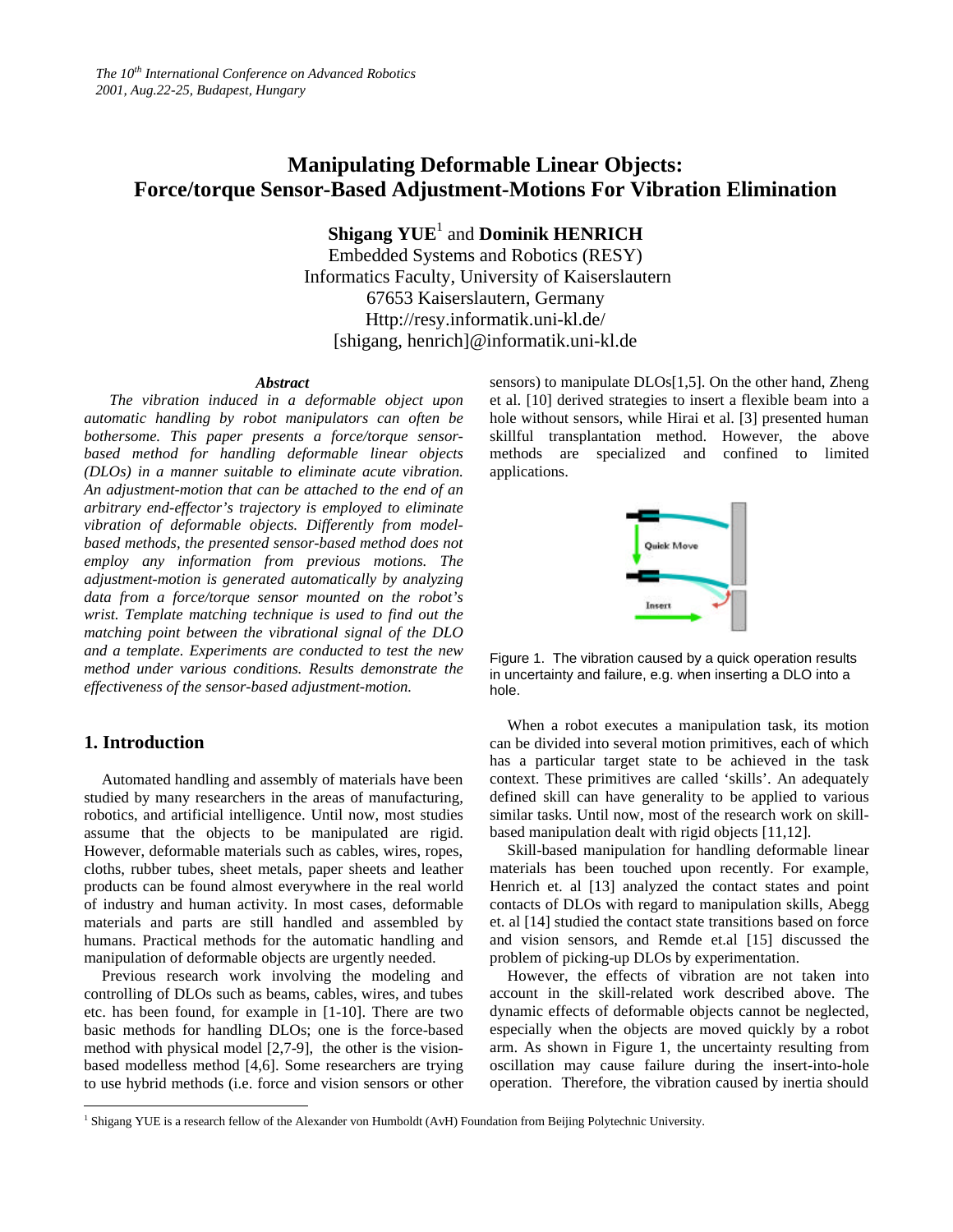be depressed during the motion or eliminated as soon as possible after the motion.

Vibration reduction of flexible structures has been a research topic for many researchers, and Chen et al. have reviewed the previous works [16]. Chen et al. also present a passive approach based on open-loop concept for vibrationfree handling of deformable beams; similar ideas can be found in [17,18], which deal only with rigid bodies. However, application of the method presented by [16] is limited due to its stable start condition and a relatively simple trajectory. Considering the complex manipulations involved in practical situations, such as avoiding obstacles, picking-up and insert-into-hole etc., stable start condition cannot be satisfied easily.

With respect to manipulation, only the vibration that may cause failure of the next operation must be eliminated. Therefore, we prefer to reduce the unwanted vibration to an acceptable level before the next operation. In a recent paper, we discussed a model-based method to reduce the vibration of DLOs using attachable adjustment-motions [19]. Although the model-based method can be computed offline, effectiveness depends on how well the model matches the real DLOs, and how well the simulated robot operation matches the real robot operation.

To overcome these limitations of model-based methods, a sensor-based method is presented to eliminate acute vibration of DLOs. Vibration caused during the arbitrary previous trajectory can be reduced during an attached adjustment-motion. Unlike model-based methods, sensorbased methods do not involve the use of information from the previous motion. The adjustment-motion is generated automatically by analyzing data from a force/torque sensor mounted on the robot's wrist.

The rest of this paper consists of seven parts. Section 2 and Section 3 describe the assumptions of residual vibration and the forced resonant vibration, respectively. The sensorbased adjustment-motion is specified in Section 4, while the sensor data processing is described in Section 5. Implementation of the method is stated in Section 6 and experimental results are shown in Section 7. Finally, conclusions and a description of future work are given.

## **2. Residual Vibration Assumptions**

There is no external excited force during the residual vibration period, so the vibration of DLOs is a kind of *free vibration*, without excited force. A DLO may have many modes of vibration. Here, only the dominant vibration is concerned. To simplify the description, we use a one degreeof-freedom (DOF) system as an example. It is also assumed that the DLO behaves like a linear spring with constant stiffness. Thus, we have the following equations for free vibration [21]:

$$
m\ddot{x} + c\dot{x} + kx = 0 \tag{1}
$$

where *x* is the endpoint displacement, *m* is the mass, *c* is the damping coefficient, and  $k$  is the stiffness of the spring. Since heavy damping is not of interest in this paper, the solution of equation (1) with light damping is as follows:

$$
x = Ae^{-at}\sin(w t + h)
$$
 (2)

where *A* and *h* depend upon initial conditions,  $\alpha = c/2m$ , and ω is the frequency of oscillation. Equation (2) describes the residual vibration of a one-DOF system, implying that the vibration of such a DLO behaves like a sine function.

The force or moment signals are also sine functions, according to the solution. A typical DLO force signal obtained using a force/torque sensor is shown in Figure 2. It behaves like a sine function too, though it may have more than one DOF. Therefore, a standard sine function will be employed in this paper as a template for comparison with signals from the sensor.



Figure 2. A typical low-pass filtered force signal of a DLO *F<sup>y</sup>* during previous motion ( 0 to 1 sec.) and residual period (after 1 sec.)

### **3. Vibration During Handling**

If the freely vibrating DLO is handled with a certain acceleration and speed, the vibration will either increase or decrease. Thus, during the acceleration and deceleration period, the DLO is in fact excited by external forces. In this situation, the vibration of the DLO can be treated as *forced vibration*.

The damped forced vibration equation is written as [21]:

$$
m\ddot{x} + c\dot{x} + kx = F\sin(w_1t)
$$
 (3)

if the excited force is periodical.

It is well-known that if the excitation frequency of the system  $w_i$  happens to coincide with the natural frequency of the system  $w$ ; i.e. when  $w_1/w=1$ , the dynamic magnification reaches very high values, although these are attenuated by the damping present. The frequency at which the peak dynamic magnification occurs is called the *resonant frequency*.

For a free vibration on the other hand, if an excited force is added at the opposite phase with the same resonant frequency, the vibrational amplitude may be reduced. This implies that the residual vibration can be decreased to a lower level if we carefully choose the acceleration, declaration and other related parameters of the handling operation, based on the resonant vibration theory.

To perform the adjustment-motion with resonant frequency, the natural frequency *w* (or vibrational period *T* ) and the stiffness of the DLO will be measured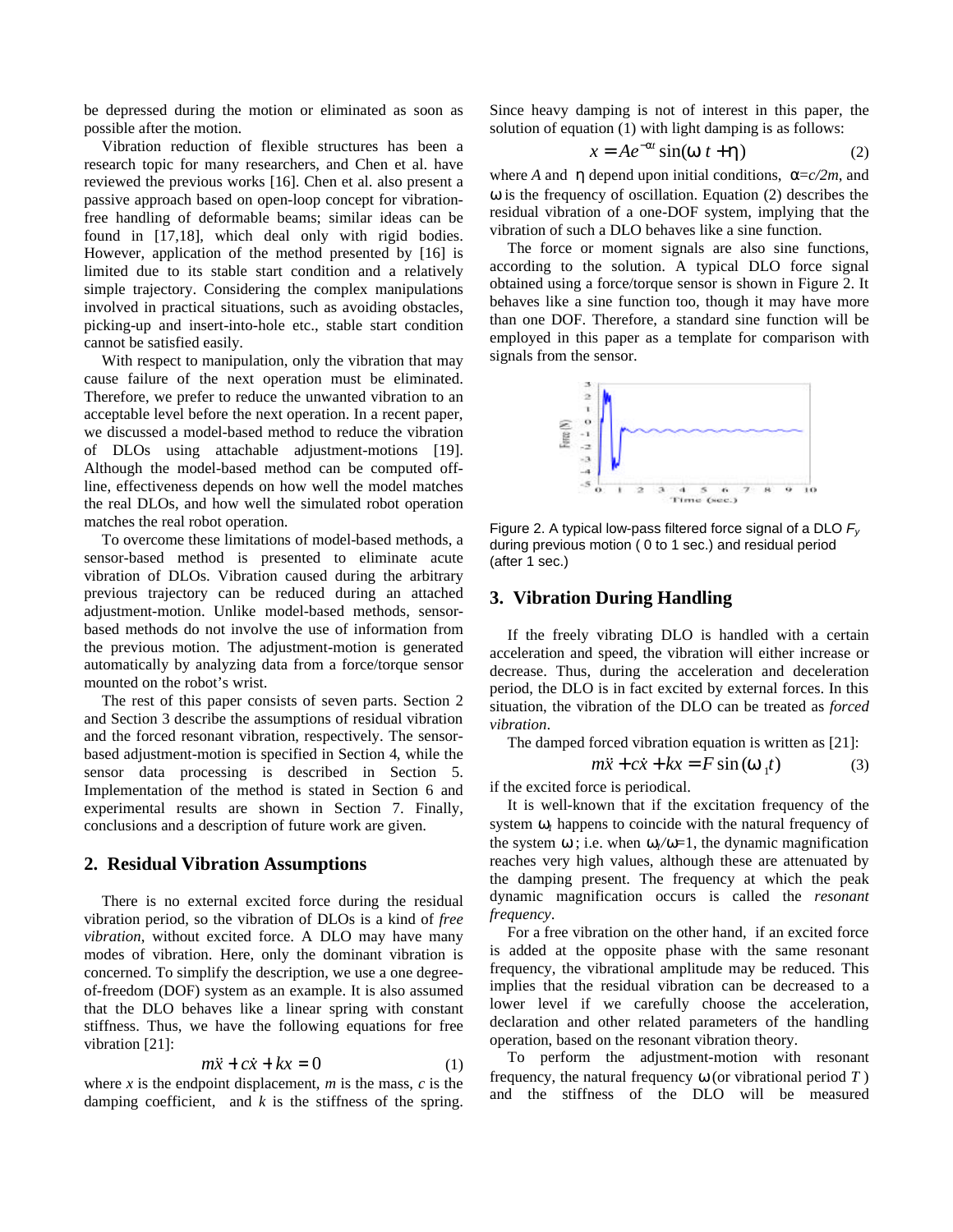experimentally with a force/torque sensor and used as known parameters when manipulating DLOs in this paper.

# **4. Adjustment-Motion Strategy**

*Adjustment-motion* here refers to a kind of small-scale motion that can be performed at the end of any arbitrary trajectory to damp the vibration caused by this previous motion. Adjustment-motions can be sorted into two different groups according to the type of motion involved [19]. One is translation-adjustment-motion (TAMo) and another is rotation-adjustment-motion (RAMo). The adjustmentmotions can also be classified as one-way and two-way adjustment-motions, as shown in Figure 3. Unlike modelbased methods, in this paper the adjustment-motion will be generated automatically according to the results of signal data analysis. The type of adjustment-motion used is TAMo.



Figure 3. The end-effector conducts an adjustment-motion. (a) one-way TAMo, (b) two-way TAMo.

### **4.1 One-way TAMo**

An one-way adjustment-motion consists of three parts, i.e. acceleration period, constant velocity period and deceleration period.

The strategy of the one-way adjustment-motion is: (1) starts at the time when displacement *x* reaches one of its maxima; (2) moves in the direction of the displacement; (3) covers a distance which equals the maximal displacement; (4) ends at the time when the displacement *x* reaches an adjacent minima.



Figure 4. The one-way adjustment-motion strategy, where the sine-wave is the displacement of the DLO and the blocks are the acceleration and deceleration.

For industrial robots, the time of acceleration and deceleration can be quite small. The profile of acceleration is shown in Figure 4.

According to the strategy, the adjustment-motion period is one-half of the vibrational period *T*. These maxima occur when

$$
|\sin(\mathbf{w} \ t + \mathbf{h})| = 1 \tag{4}
$$

i.e. when

$$
w \t= \frac{2n+1}{2}p - h \t(n = 0, 1, 2, \cdots)
$$
 (5)

The equation (5) implies a theoretically infinite number of opportunities to implement the adjustment-motion, if damping is neglected.

The scope of the adjustment-motion is determined by the vibrational amplitude of the DLO, i.e. we have the following equation:

$$
S_{amo} = f_{end} \tag{6}
$$

where *samo* is the distance from the start to the end of an adjustment-motion, *fend* is the vibrational amplitude of the DLO during the residual period, defined as half of the value of a peak minus an adjacent valley.

The vibrational amplitude is known indirectly based on the following linear stiffness assumption:

$$
\boldsymbol{d} = \left| f_{\text{end}} \right| / \left| M_{\text{amp}} \right| \tag{7}
$$

where *d* is a constant that can be measured in advance and *Mamp* is the amplitude of moment. Here, we used moment instead of force to estimate vibrational amplitude of the DLO, because moment reflects more vibration information from the distal end of a DLO, where maximum vibrational displacements are located.

#### **4.2 Two-way TAMo**

A two-way adjustment-motion can be applied to the DLO, which returns to its original position after adjustment.



Figure 5. The two-way adjustment-motion strategy, where sine-line is the displacement of the DLO and blocks are the acceleration and deceleration.

A two-way adjustment-motion can be defined as two connected symmetrical parts as shown in Figure 5, and each part is an one-way adjustment-motion. A two-way adjustment-motion only covers half of the distance which an one-way adjustment-motion covers. Other details of a twoway adjustment-motion will not be described again.

One question arising here involves determining the ideal starting time for the adjustment motion. In the following section, template-matching method will be employed to solve this problem.

### **5. Sensor Data Processing**

From Section 2, we learned that the vibrational displacement theoretically behaves like a sine function. We also have sample data obtained from the sensor. If we find the *matching point* where the sample data matches the sine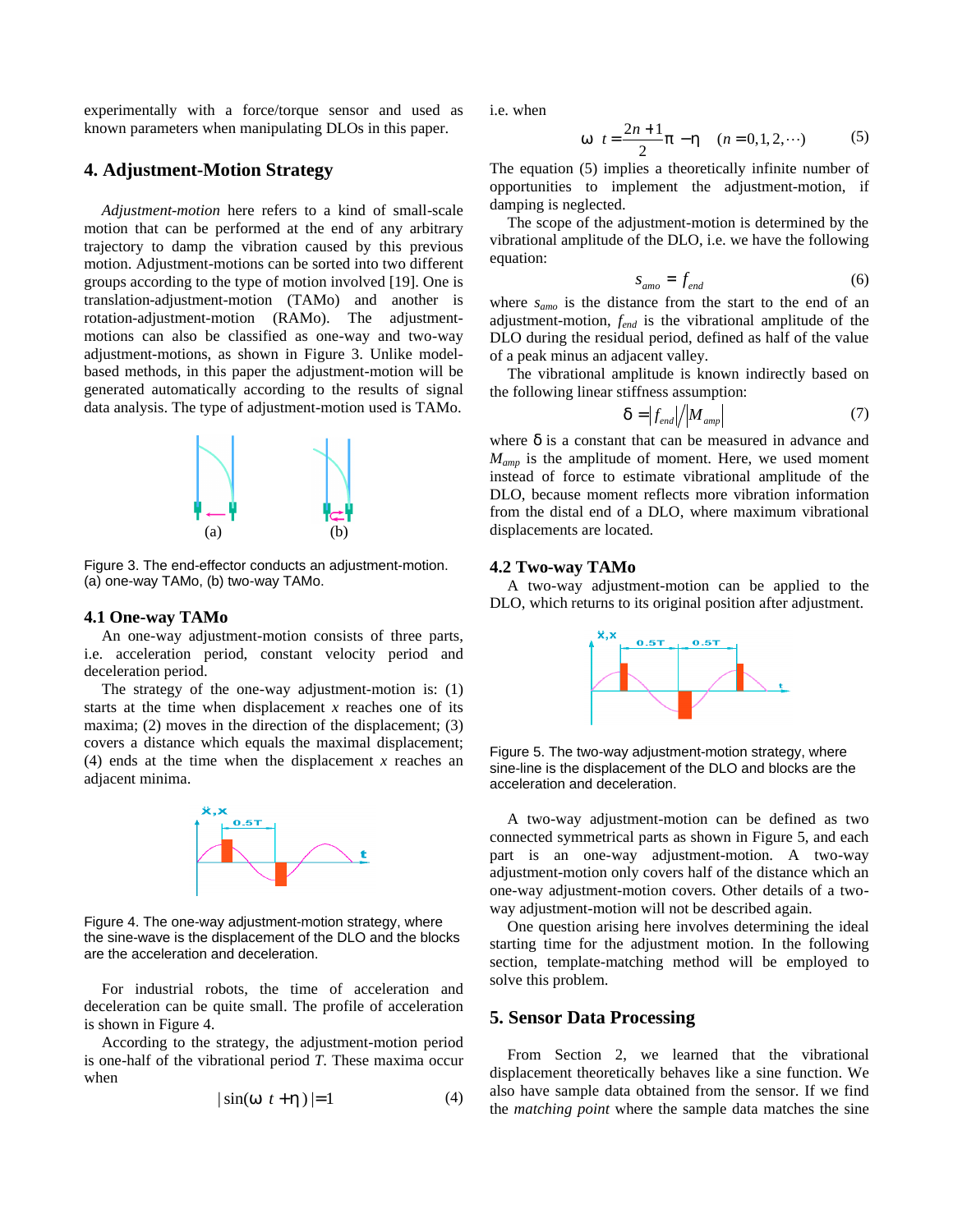function, we may use the sine function to predict all the maxima of the vibrational signal in advance. The adjustment-motion can then start at the calculated time corresponding to the predicted maxima.

Template-matching method [20] is used here to find the matching point between the signals obtained directly from the sensor and the sine function. We would now like to define a measure of how well a signal portion matches the template. Let

- *g*(*i)* be the signal from the sensor data,
- $t(i)$  be the template, and let
- *D* be the domain of definition for the template.



Figure 6. The template function: a half sine curve is used as the template and compared with the signal from sensor. The signal is drawn using raw data without smoothing.

We are looking for a region of the signal in which the signal function is similar to a previously specified template signal function. *Rgt*(*m*), defined as the *cross-correlation* between the two functions *g* and *t*, is given by:

$$
R_{gt}(m) = \sum_{i} g(i)t(i-m)
$$
 (8)

where  $(i-m)\in D$ .

The template and the signal are declared similar when the cross-correlation is large. The normalized cross-correlation  $N_{gt}(m)$  is given by:

$$
N_{gt}(m) = \frac{1}{\sqrt{\sum_{i} g^{2}(i)}} R_{gt}(m)
$$
\n(9)

where *i* is within the domain of the translated template. Hence, the normalized cross-correlation has a maximum value when the match with the picture function is perfect (up to a scale factor).

Since the signal function from the sensor has three dimensions, the following equation is used to translate the three dimensional signal into an one dimensional signal:

$$
N_{gt}(m) = \frac{1}{\sqrt{\sum_{i} (g_x^2(i) + g_y^2(i) + g_z^2(i))}} R_{gt}(m) \tag{10}
$$

A half sine function with an unit amplitude is used as template (as shown in Figure 6) and compared with each part of the digital curve obtained according to equation (10) from the force/torque sensor. The point with the largest value of  $N_{gt}$  is the matching point. The time corresponding to the maximum of *Ngt* is one of these *critical times,* at which displacement is a maximum. Fortunately, according to equation (5), there are many opportunities where signal maxima are reached.

Since there is noise in the raw data obtained directly from the sensor, to smooth the raw data, the following function is used:

$$
g(i) = \sum_{j=n}^{n} g(i+j) / k, (n = (k-1)/2, k = 1,3,5,7,\cdots) \quad (11)
$$

The direction of the adjustment-motion is determined according to the equation:

$$
\overline{M}_a = \overline{M}_{ax} + \overline{M}_{ay} + \overline{M}_{az} \tag{12}
$$

where  $\overline{M}_a$  is the vector of moment-amplitude, and  $\overline{M}_{ax}$ ,  $\overline{M}_{ay}$ and  $\overline{M}_{az}$  are the moment-amplitudes in *x*, *y* and *z* axis, respectively. With respect to the noise, the dominant vibration can be determined if the sum of two momentamplitudes is less than a certain proportion of the third one; for example, the vibration that occurs in the plane of *xoy* is determined as the dominant vibration, if

$$
\overline{M}_{ax} + \overline{M}_{ay} < \mathbf{I} \ \overline{M}_{az} \tag{13}
$$

where  $I \in [0,1]$ .

# **6. Implementation**

For the sensor-based adjustment-motion experiments, a Stäubli RX130 industrial robot was used. A standard 500mm stainless ruler with cross section of 0.5mm×18mm was used as the DLO in the experiment. One end of the ruler was grasped by pneumatic jaws as shown in Figure 7, and the experiments were conducted in the horizontal.

The force/torque sensor was mounted on the wrist of the robot. The sensor used in the experiments was an *AdaptForce* 50/100, weighing 0.35*kg*, with a relative accuracy of 2*%* of full scale and resolution (standard deviation of force sensor readings with filter 2) of  $F_x$  and  $F_y$ 0.027N,  $F_z$  0.16N, and  $M_x$ ,  $M_y$ , and  $M_z$  0.0023*Nm*.



Figure 7. Experimental implementation, the DLO grasped by pneumatic jaws.

First, the vibrational period and the amplitude of the moments were measured using a previously developed program *period()*. At the same time, the maximum endpoint amplitude was recorded. Then, the calculated vibrational period and the defined stiffness coefficient *d* were used as known parameters in the experiments.

In order to contain at least one peak, the samples should cover at least one and a half vibrational periods of the DLO.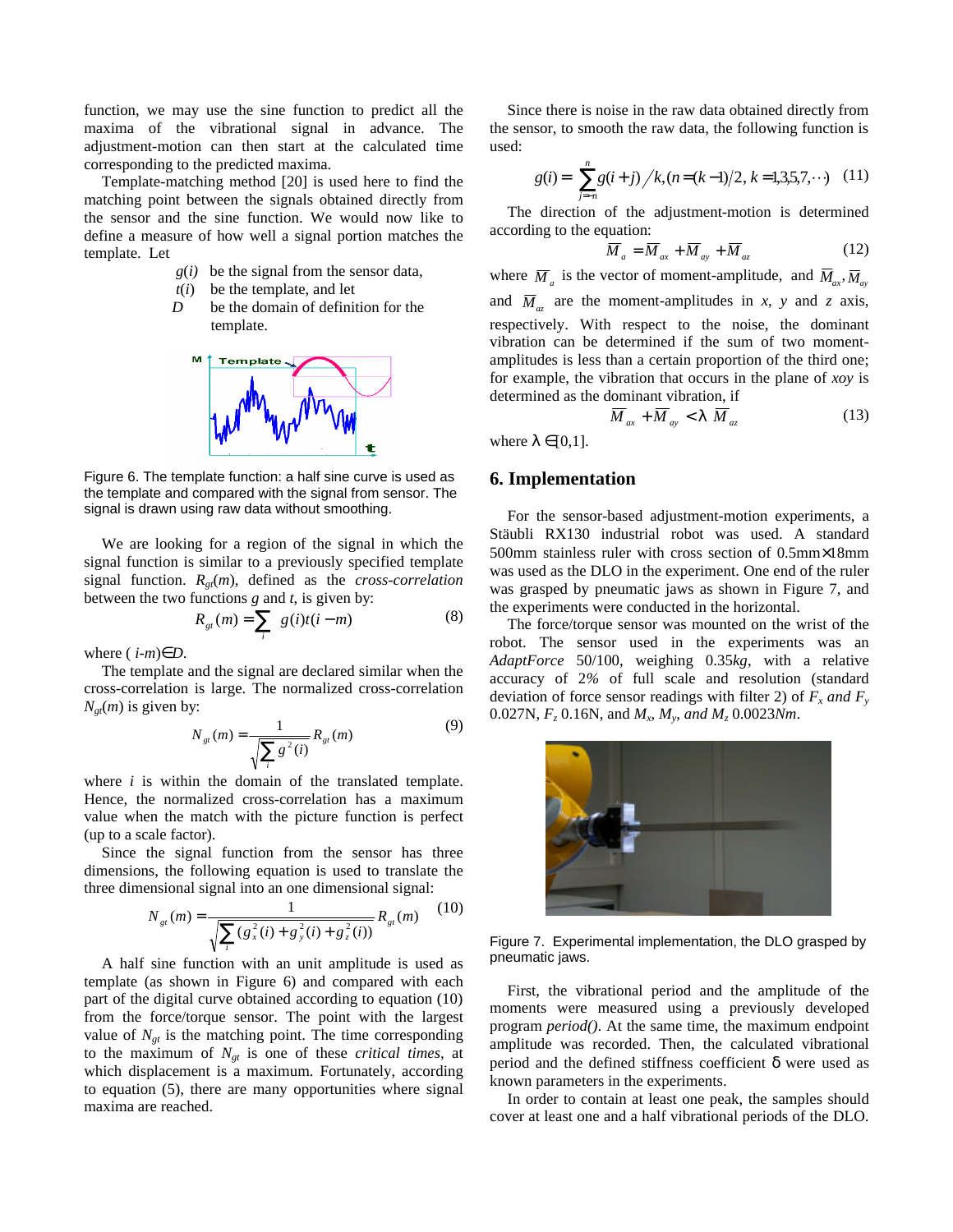Here, all samples had a duration of 1.5 periods, with samples taken every 16ms. The coefficient *l* was set to be 0.618.

The overall adjustment-motion procedure consists of six main steps, which are executed sequentially until the vibrational amplitude is smaller than a predefined threshold:

- *(1) The raw data is written into an array and then smoothed.*
- *(2) The matching point is determined using template matching technique.*
- *(3) The amplitudes of the moments from each direction (i.e. x, y and z) are compared, and the direction of the adjustment-motion is determined.*
- *(4) The speed, acceleration and distance of the adjustment-motion are determined.*
- *(5) The adjustment-motion is conducted.*
- *(6) Finally, the effects of the adjustment-motion are evaluated.*

# **7. Experimental Results**

The vibrational period of the DLO was experimentally determined to be *T*=0.667s (frequency 1.5Hz) and the constant *d*, which is defined in equation (7), was determined to be 200Nm/mm, while *k* for data smoothing was set to 7 in the experiments. In each case, the monitor speed of the robot was set to 50%. The program acceleration was set to 100% and the program speed altered automatically according to the scope of the adjustment-motion and the vibrational period of the DLO. The vibrational amplitudes and moments of the DLO were measured before and after the adjustmentmotion. Experimental results are shown in Table 1, Figure 8 and Figure 9, respectively.

As can be seen from Table 1, with one-way adjustmentmotion, the amplitude of vibration was reduced from 23cm to 2cm. Almost 91% of the vibrational amplitude was removed by the one-way adjustment-motion. In the case of the two-way adjustment-motion, the amplitude was reduced from 29cm to 1.5cm, a reduction of about 95%. It should be noted that the two-way adjustment-motion has a smaller moving scope, which is only one-half of the one-way adjustment-motion's.

The moments  $M_y$ , corresponding to the domain vibration that occurs in the horizontal plane, are shown in Figure 8 (one-way) and Figure 9 (two-way), respectively. A gap of about 0.3s between previous motion and sampling was used to avoid irregular data. Data can not be recorded during the data processing period (from about 1.2s to 1.5s). It can be seen that the amplitudes of the moments have been greatly decreased using one-way or two-way adjustment-motions. Moreover, the presented method worked very well, even though the signals were not perfect sine functions.

As described in the figures, one-way adjustment-motion can decrease the amplitude to 2cm level within only 2.8 seconds. In contrast, the vibration of an unadjusted DLO declines to the same level only after about 45 seconds, according to our tests. The two-way adjustment-motion decreased the amplitude to 1.5cm level within only 3 seconds, and unadjusted decline to the same level costs about 50 seconds. This illustrates the efficiency of the sensor-based adjustment-motion.

Additional experiments have been performed with the same DLO at different frequencies. The frequency was changed to 1.15Hz in one of these experiments by attaching an approximately 5*g* mass (two 50 Pfennig coins) to the free end of the DLO. In this case, the amplitude was decreased from 31cm to 3cm within 3.0 seconds, when a two-way adjustment-motion was applied.

Based on the results of the experiments, the presented method has proven to be effective in practice. Although not all of the vibration can be eliminated using the above method, because of the limited resolution of a robot system, it is reasonable to expect that if other vibration modes behave dominantly, the adjustment-motion can also be used to reduce them in the same manner.

Table 1. Vibrational amplitudes before and after adjustmentmotion (average of 4 times of experiments).

|                          | average amplitudes |       | amplitude |
|--------------------------|--------------------|-------|-----------|
| type of TAM <sub>0</sub> | before             | after | reduction |
| one-way                  | 23cm               | 2cm   | 91%       |
| two-way                  | 29cm               | 1.5cm | 95%       |



Figure 8. Measured moment *My* during the force/torque sensor-based adjustment-motion process



Figure 9. Measured moment *My* during the force/torque sensor-based adjustment-motion process